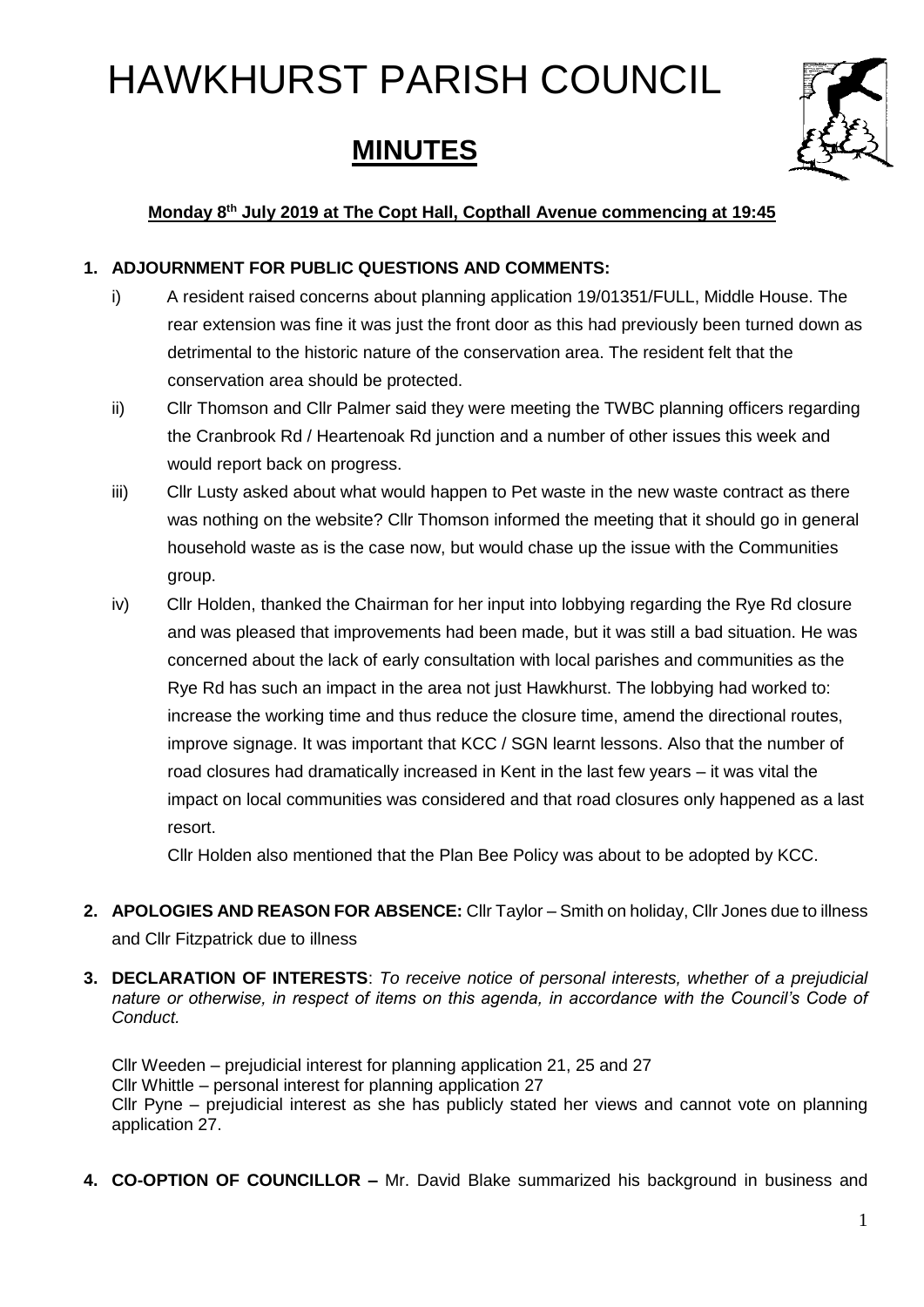working on a range of partnerships and boards.

Cllr Escombe asked what role does politics play in Parish Council? – Mr. Blake stated none, it was about doing the best for the local community.

Cllr Lusty asked what would he change about Hawkhurst and What did he like about Hawkhurst?

Mr. Blake responded that it was a bit early to state what he would change but the traffic was a major problem and he liked the friendliness of the people.

Mr. Blake left the room and was voted unanimously onto the Council. Cllr Blake joined the Council meeting and stated that as he was brand new he would abstain from all votes this evening.

# **5. APPROVAL OF MINUTES:**

#### 5.1 Approval

- i) The Minutes of the Parish Council meeting held on 10<sup>th</sup> June 2019 were approved unanimously.
- 5.2 To note
- i) The minutes of the Community Hall Working Group held on the  $3<sup>rd</sup>$  June 2019 were noted
- ii) The minutes of the Strategy, Administration and Projects Committee held on the 17<sup>th</sup> June 2019 were noted
- iii) The minutes of the Fete Committee  $19<sup>th</sup>$  June 2019 were noted
- $iv$ ) The minutes of Facilities and Services Committee 24<sup>th</sup> June 2019 were noted. The Clerk raised the error in the Date of the funeral, it was in fact the 9<sup>th</sup> July 2019 and that Council may wish to reflect on the use of the field for car parking as the weather has been kind. Cllr Escombe proposed and Cllr Whittle seconded that the KGV Field could be used as overflow car parking – it was agreed in favour 9 and 1 abstention (Cllr Blake).

# **6. MATTERS ARISING FROM THE MINUTES**

- i) Update on Hawkhurst Summer Fete Cllr Hunt stated that it had been a huge success and suggested that we thank the Fete Committee for all their hard work. Chairman agreed to write to the Fete Committee.
- ii) Update on Rye Rd Closure note Cllr Sean Holden comments.

Cllr Weeden welcomed the traffic lights at Cripps corner Cllr Lusty raised the point that at the start the "stoppers" – who redirected people - did not know the area and did not have maps. Cllr Holden noted this and suggested that maps will be issued in future.

Cllr Pyne supported Cllr Lusty 's point but by and large the "stoppers" had a challenging job with excessive abuse and should be thanked.

# 7. **PLANNING**

# **7.1 Planning applications to be considered**

| <b>No Application No</b> | <b>Proposal</b>                                       | Location                                                                                    |
|--------------------------|-------------------------------------------------------|---------------------------------------------------------------------------------------------|
|                          |                                                       | 19 19/01464/FULL Removal of condition 12 of Planning Gun Green Oast, Water Lane, Hawkhurst, |
|                          | permission 86/01546/Full (conversion of Kent TN18 5BA |                                                                                             |
|                          | oasthouse to dwelling and construction of             |                                                                                             |
|                          | double garage)                                        |                                                                                             |

# **Background:**

*Condition 12 says no further development without prior approval of planning authority. Reason is to enable planning authority to regulate and control any further development. No comments.*

#### **Comments and Recommendation:**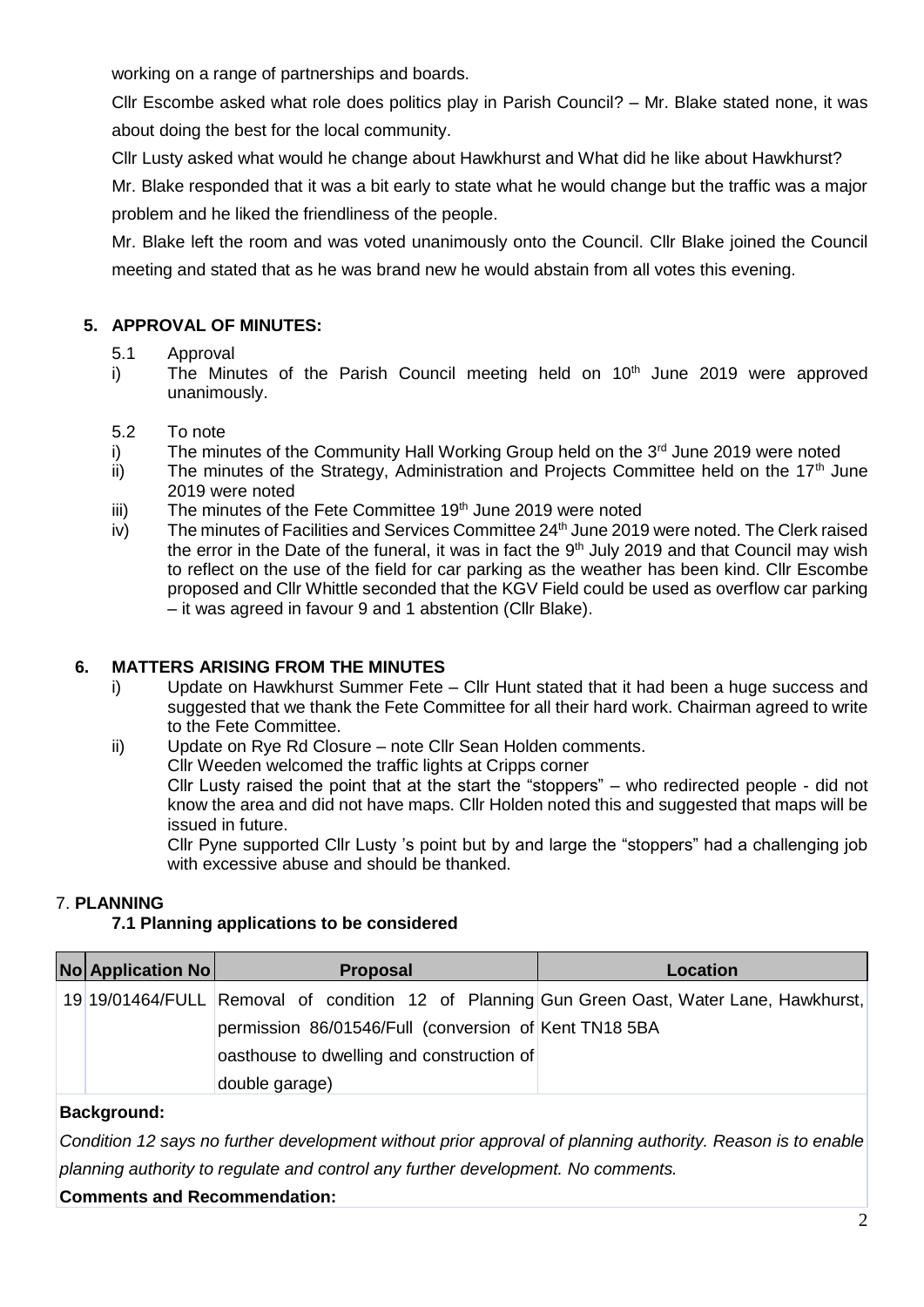Whilst we appreciate the inconvenience for the applicant, we believe that it is in the public interest that planning conditions should not be weakened.

We **object** to this application.

# **Vote: In favour 0, against is 9 abstain 1 (Cllr DB)**

**Decision – Object**

|  | 20 19/01095/FULL Single storey flat roof extension open to Holly Cottage, Water Lane, Hawkhurst |  |  |  |
|--|-------------------------------------------------------------------------------------------------|--|--|--|
|  | eaves to rear, existing silted up duck pond Kent TN18 5AP                                       |  |  |  |
|  | dug out, track in field resurfaced gate                                                         |  |  |  |
|  | repositioned (part retrospective)                                                               |  |  |  |

#### **Background:**

*Walls, doors, windows to match existing. Existing flat felt roof to be replaced with pitched with clay tiles, with pitch to match existing pitched roof on rest of cottage. A small flat roof extension will be added to the back of the property. Surfacing materials for track same as existing. Gate repositioned into field, further away from the road. No comments from neighbours. Pre-app advice was they needed to submit an application for all the works. Outside LBD.*

# **Comments and Recommendation:**

The proposed alterations to the cottage would improve its appearance. This is in line with HD4 of the NDP. The increase in the size of the building appears to be modest and, therefore, presumably meets H11. The alterations will involve the removal of the garage, which could be problematic in Hawkhurst. However, plenty of room for parking remains so there will be no need for on-road parking. Moving the gate further into the field will improve safety. We **support** this application.

# **Vote: In favour 9, against is 0 abstain 1 (Cllr DB)**

**Decision - Support**

|  |                                              | 21 19/01273/FULL Change of use of osteopathy and garage St Bridget, Rye Rd, Hawkhurst, Kent TN18 |
|--|----------------------------------------------|--------------------------------------------------------------------------------------------------|
|  | building to form a residential dwelling, 5DA |                                                                                                  |
|  | extension of building, new parking and       |                                                                                                  |
|  | access                                       |                                                                                                  |

# **Background:**

*Permission for the studio to be built was granted in 1999 and the planning permission was linked to the personal occupier of St Bridget. The proposal is to convert the existing studio to a two-bed bungalow by extending it. So the plot will be sub-divided between St Bridget and the new dwelling. Materials will match existing. No comments from neighbours. Outside LBD. It is beside a PROW.*

# **Comments and Recommendation:**

This proposal complies with HD1a to the extent that it is on previously developed land and is for just one property. Whilst it Is outside of the LBD, it is within walking distance of shops and amenities. And even more importantly, given the topography of Hawkhurst, it is a level walk which means that it is actually feasible in practice rather than just on paper.

The proposal for a 2-bed bungalow is in line with HD2 and HD3 as Hawkhurst has an identified need for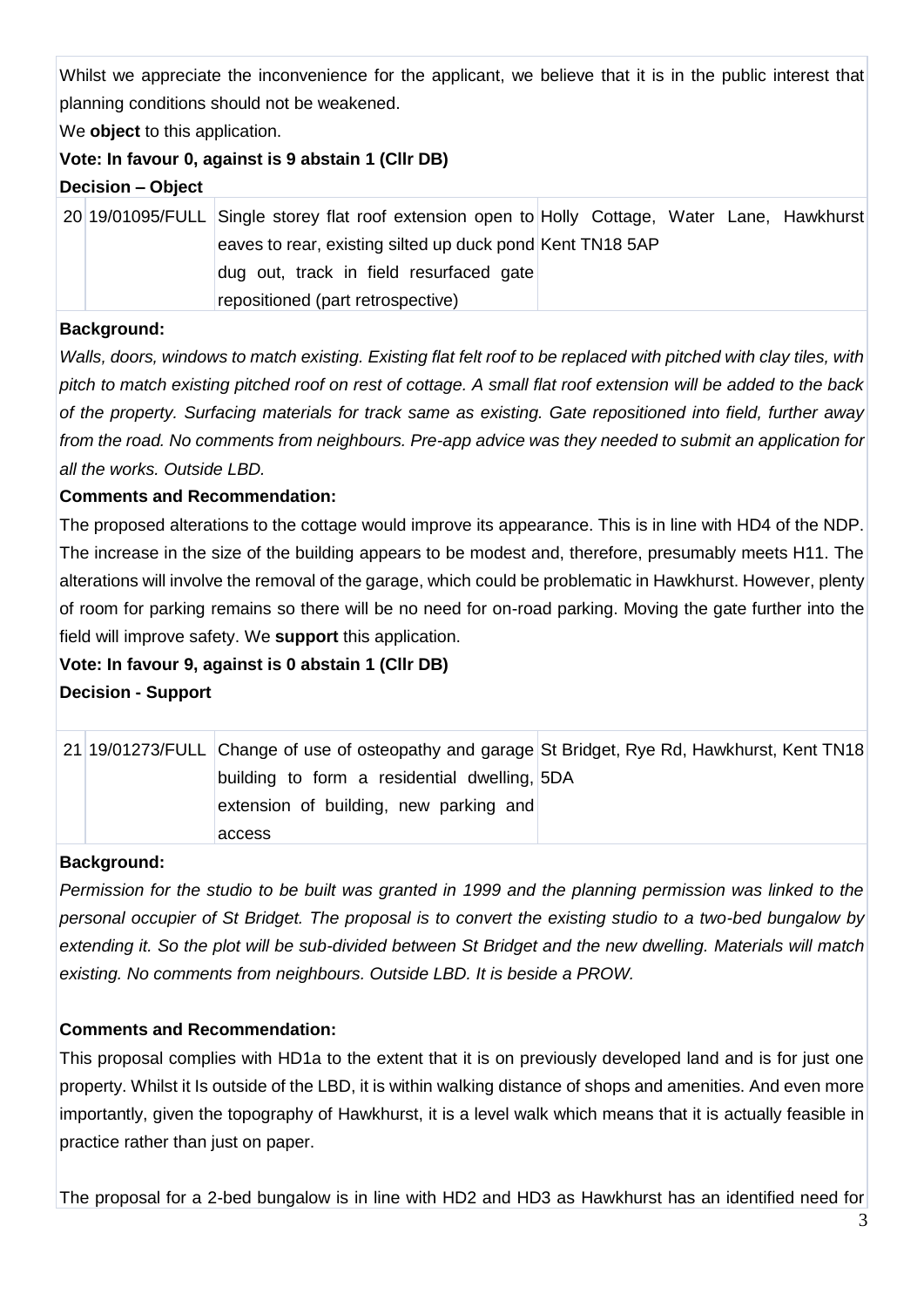smaller properties, specifically bungalows, to enable downsizing. If this were to be approved, we would expect that TWBC would add conditions to ensure that all appropriate standards are met to ensure the property is suitable for the elderly and disabled (HD3 2).

In many respects, the design complies with the guidance in HD4, for example, the use of materials to match existing. We would expect other aspects of the design guidance to be followed if permission were to be granted, for example, the inclusion of a working chimney and measures for resource efficiency.

We have some reservations as to the size of the extension to the existing studio. However, we recognise that the resulting bungalow will still be modestly sized.

We are concerned that only two parking spaces would be allocated for St Bridget in this design. However, it would appear that the St Bridget has sufficient grounds to accommodate further parking should this prove necessary. The parking arrangements will be discreet as required by HD4.

We note the proposed change in access arrangements. We are unclear from the plans as to the ownership of the land that will be used for access to St Bridget and the new property. We trust that TWBC will look into this and ensure that any future access arrangements respect the PROW which runs along this track.

Due to its location and the fact that it's an existing building, this proposal is not considered to have a detrimental impact on the AONB.

Given the need for bungalows in Hawkhurst and the need for TWBC to deliver its housing numbers, on balance we **support** this application.

# **Vote: In favour 8, against is 0 abstain 1 (Cllr DB) – absent for this item Cllr BW Decision - support**

22 19/01435/FULL Erection of a two bay oak framed garage Pear Tree House, Rye Rd, Hawkhurst Kent and log store TN18 5DA

# **Background:**

*Open bay oak garage with clay tile roof. Outside LBD. It is beside a PROW. PROW officer feels no impact on PROW. No comments from residents.*

# **Comments and Recommendation:**

The garage will be made from traditional materials. It will be positioned at the rear of the garden on the drive and so there will be limited visibility from the road. It does not appear to impact on neighbouring properties and there have been no comments from residents. We **support** this application.

**Vote: In favour 9, against is 0 abstain 1 (Cllr DB) Decision – Support**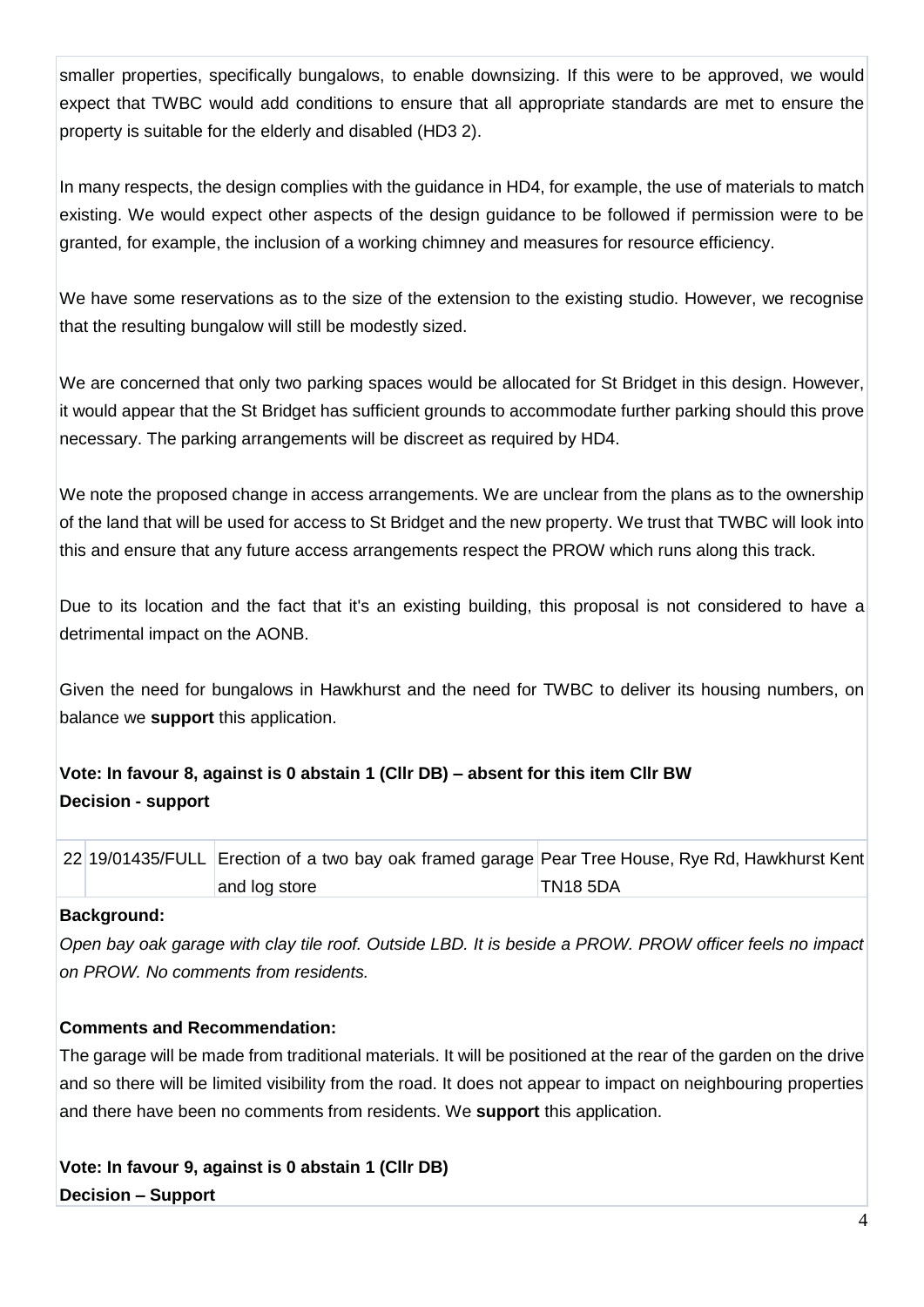|  |        |  |  |  | 23 19/01598/FULL Extension and conversion of existing Apple Tree Barn, Highgate Hill, Hawkhurst, |
|--|--------|--|--|--|--------------------------------------------------------------------------------------------------|
|  |        |  |  |  | outbuilding to annexe, plus erection of Kent TN18 4LG                                            |
|  | qaraqe |  |  |  |                                                                                                  |

#### **Background:**

*The building they want to convert would have originally been the garage, but cannot be used as a garage now due to a courtyard/patio. The proposal is to extend this slightly, converting it into a spare bedroom, with space for the children to use downstairs. Materials to match existing. The new garage would be on the boundary with neighbouring properties, but is screened by a fence and trees. There have been no comments from neighbours. Pre-app was favourable in principle.*

# **Comments and Recommendation:**

The use of materials to match existing for the outbuilding and the new garage complies with HD4. The extension to the existing outbuilding is modest and would not impact negatively on the host house. Only part of the site falls within the LBD, and it has already had quite a bit of development. However, it is a big site and the proposals do not appear to result in overdevelopment. It does not appear to impact on neighbouring properties and there have been no comments from residents.

We **support** this application. However, we would like to see a condition that ties the use of this annexe to the main house.

**Vote: In favour 9, against is 0 abstain 1 (Cllr DB) Decision - Support**

| 24 01351/FULL |                                             |  |  | Erection of a single storey rear studio Middle House, Talbot Rd, Hawkhurst TN18 |  |  |
|---------------|---------------------------------------------|--|--|---------------------------------------------------------------------------------|--|--|
|               | extension and a new front door entrance 4NH |  |  |                                                                                 |  |  |

#### **Background:**

*Planning permission was granted for the conversion from the butchers in 2015. This took account of the* listed status and the fact that this is right in the historic heart of the village and The Moor conversation area. *Permitted development rights were restricted when the application for conversion was agreed in the interest of protecting the character and the amenities.* 

*One objection on the planning portal and another resident coming to speak.*

# **Comments and Recommendation:**

Within Hawkhurst, when properties have changed from commercial use to residential there has been an expectation that the appearance of the building will not be altered. The original planning application respected this.

It is not entirely clear whether Middle House is listed. Whilst the paperwork refers to the property as being Grade II listed, this does not appear to be a constraint on the TWBC website. Nevertheless, Middle House is situated in the historic heart of the village in The Moor conservation area and the conversion was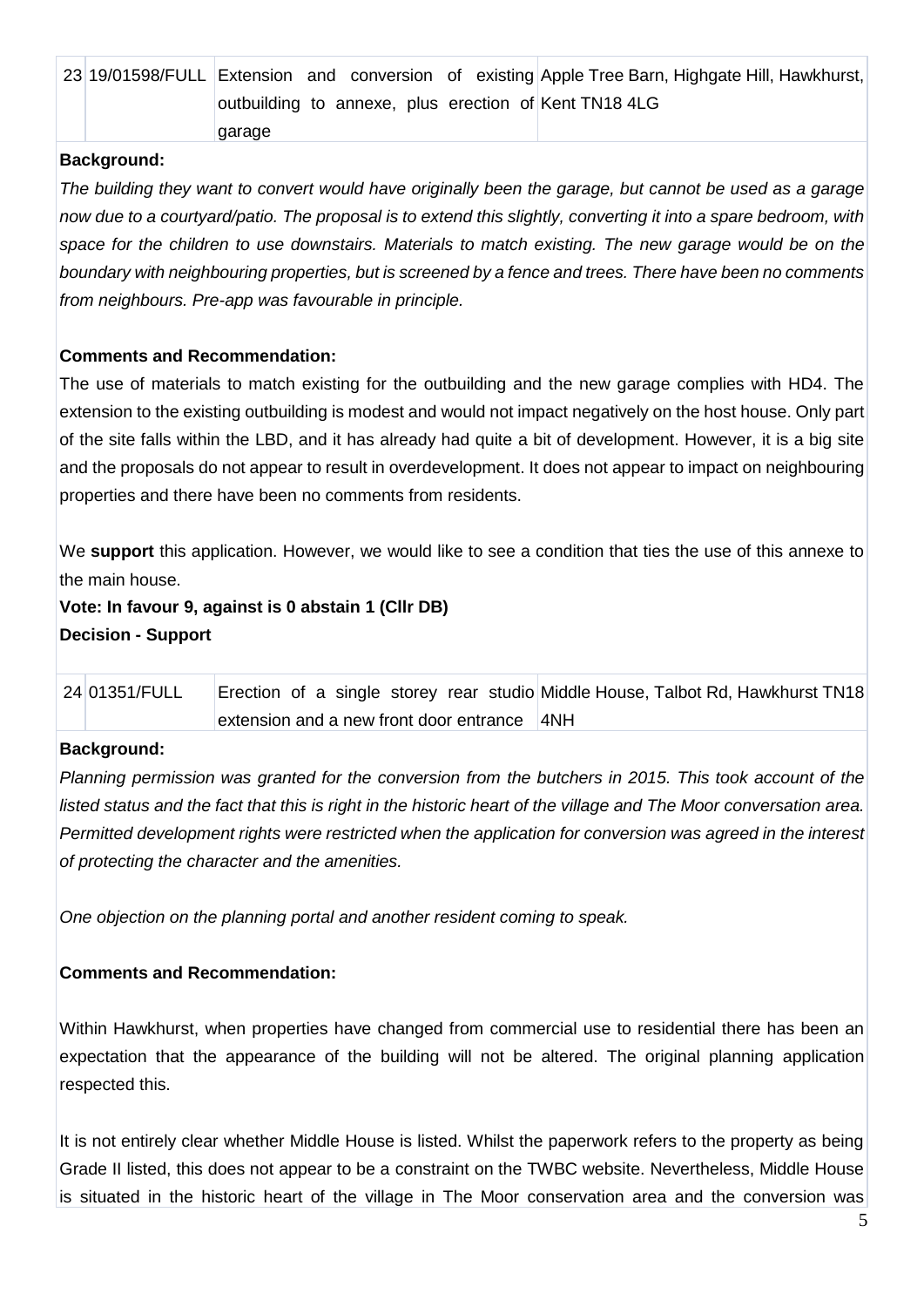sympathetic to this. The original design and access statement emphasised that "the proposal will not harm the architectural integrity not materially change its appearance as an attractive building." Further correspondence emphasised that "the design did not necessitate and change to the character of the front and therefore on the adjacent listed building and its setting." The same cannot be said for the current proposal.

We **object** to this application.

#### **Vote: In favour 0, against is 9 abstain 1 (Cllr DB)**

**Decision – Object**

25 19/01299/FULL Demolition of existing buildings, erection Land Adjacent to Dee House, Rye Rd, of 6no. bungalows and creation of new Hawkhurst Kent access to Rye Rd

#### **Background:**

*Proposal is for 6 x 2-bed bungalows. Largely the same as the application in January. We objected. The application was withdrawn because Highways would have objected on safety grounds. The applicant has since been working with Highways to agree a scheme that they would be happy with. They have been unable to do so. Pre-app advice was to resubmit with two options for access (Highways unhappy with both). There are two objections on the planning portal - traffic and lack of capacity in Hawkhurst's infrastructure to accommodate further housing.*

#### **Comments and Recommendation:**

Whilst this site is outside of the LBD, it is a small-scale development and is within walking distance of shops and amenities. Furthermore, it is a level walk which means that it is feasible in practice and not just on paper. To this extent, the proposal meets the requirements of HD1a. However, this is agricultural land, which is currently used for grazing sheep. The NDP requires that even if it has been demonstrated that the development of agricultural land for housing is necessary (which is not the case), this should only be on agricultural land graded as 4 or 5 (para 7.9). This land is grade 3.

The proposal for 6 x 2-bed bungalow is in line with HD2 and HD3 as Hawkhurst has an identified need for smaller properties, specifically bungalows, to enable downsizing.

We have reservations about the design which does not appear to be sympathetic to the vernacular of Hawkhurst as required by HD4. We also feel that there is a lack of design coherence between the detached and semi-detached bungalows. Within HD4, there is an expectation that high quality materials and styles appropriate to the place should be used. Consequently, we would prefer to see roofs with clay tiles (this has been identified as being a notable local architectural feature in paragraph 3.3 of the Design and Access statement) and not reconstituted slate. Whilst some of the designs show chimneys, these should be working chimneys (not merely cosmetic) and should be on every bungalow.

We are somewhat surprised by the assertion in the planning statement (2.2.4) that HPC did not object to the previous application, as we did. When referring to the NDP, the planning statement indicates that this is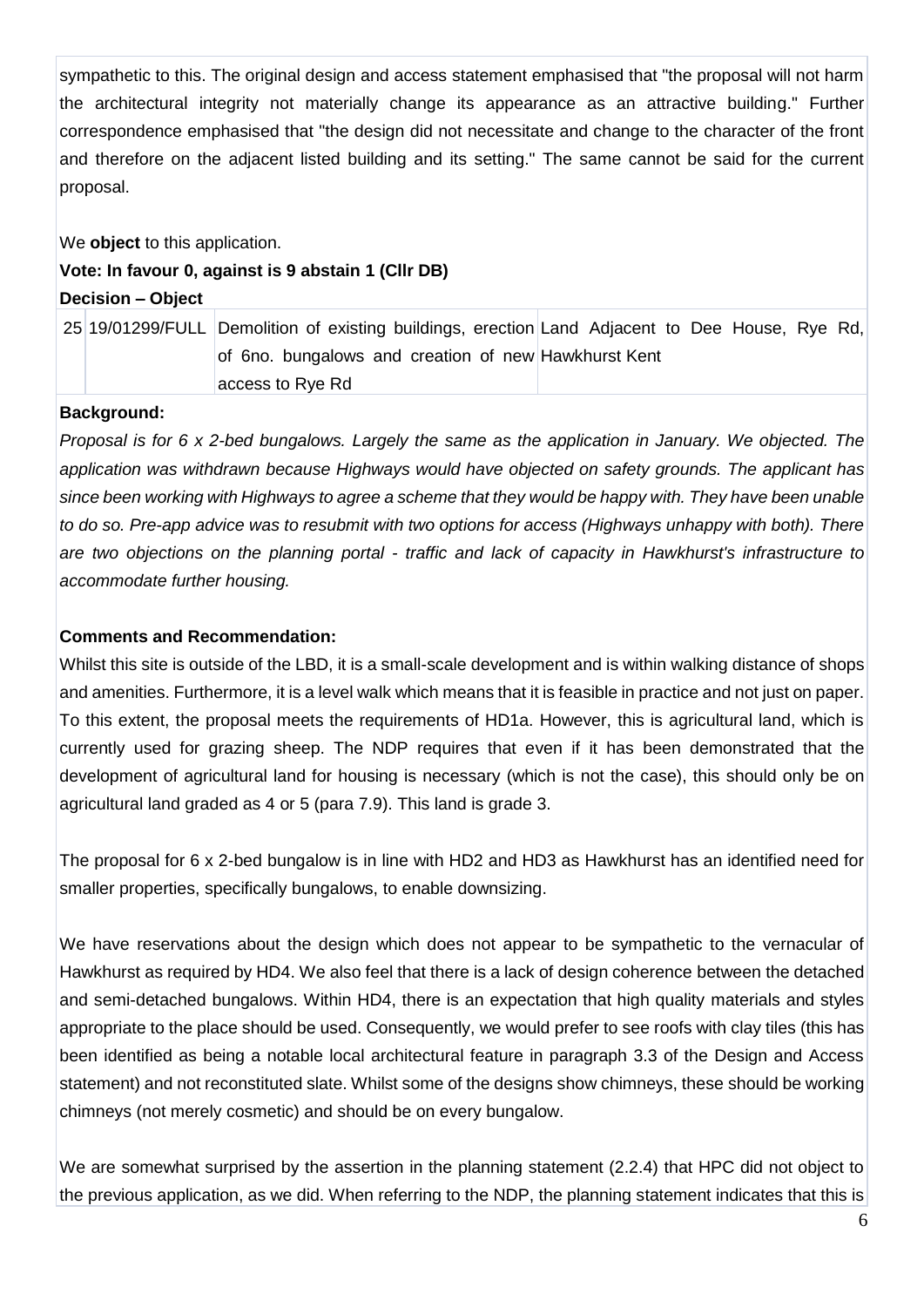an outline application, so matters relating to HD4 will be dealt with at a later stage. However, all the other information provided indicates that this is a full application.

As residents have noted, this development, whilst only small, will have an impact on the Hawkhurst crossroads junction. At some point, the cumulative impact of the development in Hawkhurst is going to have to be taken into consideration. The crossroads is already over capacity and each additional dwelling worsens the situation. Reference to the use of bicycles is irrelevant in all applications within Hawkhurst - there are no safe cycle routes around the village and even keen cyclists very rarely cycle within Hawkhurst.

We are concerned by the destruction of such a beautiful wall to provide access for this development. The Design and Access statement refers to the wall as being "the most notable site feature." Furthermore, it refers to the site as being well screened by the wall. However, it is proposed to demolish a significant part of the wall for access. This will have a negative impact on the visual amenity as one enters Hawkhurst from the east.

We share Highways' concerns about the safety of the access in such close proximity to neighbouring developments on a busy road like the Rye Road. We **object** to this application.

Cllr Whittle raised the point that the access and the knocking down of the wall were the key points in this application.

# **Vote: In favour 0, against is 8 abstain 1 (Cllr DB) – absent for this item Cllr BW Decision – Object**

|  | 26 19/01712/FULL Replacement outbuilding to form ancillary Martlets, North Hill Rd, Hawkhurst TN18 |     |  |  |  |
|--|----------------------------------------------------------------------------------------------------|-----|--|--|--|
|  | accommodation                                                                                      | 4XA |  |  |  |

# **Background:**

*The proposed replacement will be of the same footprint and height as the existing building, which is in a state of disrepair. It's not visible from the road or neighbouring properties. The intention is to create a bedroom and shower room for guests, with a games room and kitchenette for the children to use. Materials have been chosen to match the house, other than the roof that will be slate. There have been no comments from neighbours.*

# **Comments and Recommendation:**

Overall, the proposed materials match the host dwelling as expected by HD4. However, clay tiles for the roof would be more appropriate than the proposal to use slate. We note that there will be no change in size from the existing outbuilding. It does not appear to impact on neighbouring properties and there have been no comments from residents.

We **support** this application, although we would like to see clay tiles for the roof. We would also request a condition that ties the use of this building to the main house.

**Vote: In favour 9, against is 0 abstain 1 (Cllr DB) Decision – Support**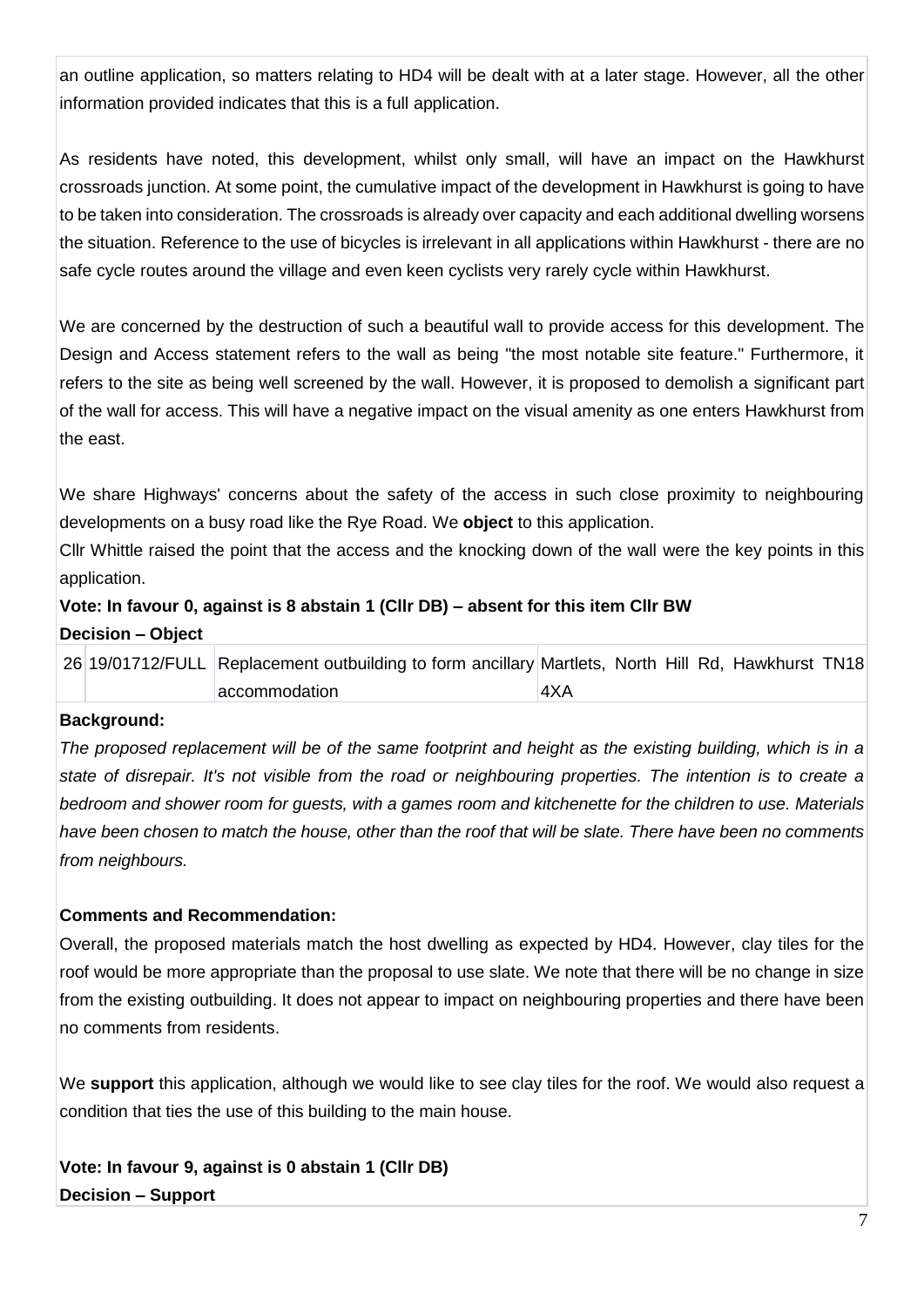|  | 27 19/01253/FULL Erection of 31no. residential dwellings and Westfield, Highgate Hill, Hawkhurst, Kent |
|--|--------------------------------------------------------------------------------------------------------|
|  | retention of the existing Westfield TN18 4LS                                                           |
|  | property. Provision of altered access on to                                                            |
|  | Highgate Hill, associated hard and soft                                                                |
|  | landscaping, retained woodland area and                                                                |
|  | sustainable urban drainage system                                                                      |

#### **Background:**

*42 objections from residents. None supporting or neutral.*

#### **Comments and Recommendation:**

This application does not comply with HD1 of the NDP because there are no exceptional circumstances to justify a larger development. Whilst the planning statement may question this policy (4.83), the NDP did pass examination and was subsequently adopted by TWBC. Therefore, HD1b should be accorded considerable weight. Hawkhurst is a village in the High Weald AONB, a small-scale landscape which is suited to small-scale development. There is no denying this is a major development, despite the planning statement suggesting that it should be considered a small/medium development in accordance with paragraphs 68 & 69 of the NPPF. The NPPF glossary defines major development as 10 or more homes.

It is ridiculous to suggest that TWBC can only demonstrate a 3.3-year housing supply. TWBC have made good progress towards achieving a 5-year housing supply. Our understanding is that TWBC is close to being able to demonstrate a 5-year supply, but even if this were not the case, this does not justify inappropriate development in the AONB. Paragraph 172 makes it clear that the scale and extent of development within the AONB should be limited.

This proposal does not represent sustainable development. Whilst there may conceivably be an economic advantage from additional households' expenditure in the village, this is outweighed by the negative social impact of additional housing on the already stretched infrastructure of the village. This is not just in terms of additional traffic, congestion, pollution etc., but a lack of capacity at the doctors and school, and the complete inability of the drainage system to cope with the current level of demand, which has been pushed beyond breaking point by recent housing developments. The sewage works do not have the capacity to cope at present - sewage has to be removed by lorries. Even with this arrangement in place, sewage backs up and floods the river in the valley below this proposed development. Regardless of whether or not Southern Water has a public foul sewer available on the site, there is no capacity for any further development.

Whilst affordable housing is welcome in Hawkhurst, it is extremely disappointing that all of the market housing is 3-bed plus and there are no bungalows provided. HD2 of the NDP emphasises the need for "starter homes and homes for an aging population to provide a good social mix" (7.23). This application does nothing to meet these needs. This proposed development has, therefore, ignored the opportunity to genuinely contribute to the social component of sustainable development.

Moreover, there is no environmental benefit to this development. Wildlife will be displaced. Key views will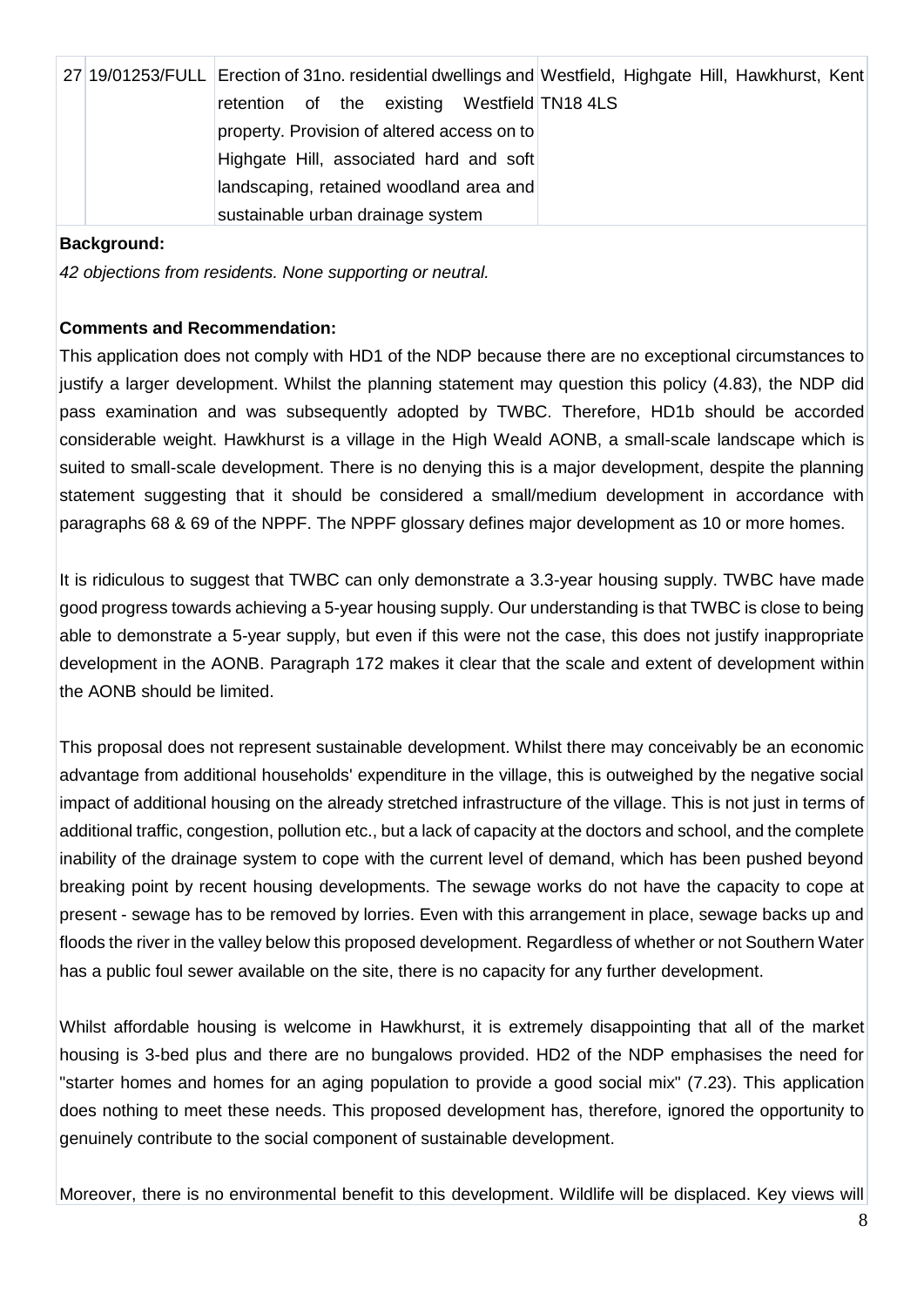be adversely affected. Despite an evident lack of understanding of the importance of Little Switzerland (a designated local green space within the NDP), the LVA identifies the impact as being a permanent adverse effect. HD1b makes it clear that larger developments will only be considered if there are exceptional circumstances and it can be demonstrated that the impact on the sensitive AONB landscape setting and the considerable environmental constraints of Hawkhurst can be effectively mitigated. This is not the case for this proposal.

LP1 requires applications to demonstrate that the proposals will not have an adverse visual impact on the landscape setting of the village or views of key landmarks - view 6 of the LVA shows that this is not the case. This lack of awareness of local context is highlighted by the fact that the elements of the built form of Hawkhurst are listed as detractors. Yet the NDP emphasises the value placed on the views from the countryside towards the village (8.2). As noted, it is this that provides a sense of identity and a particular character to Hawkhurst (8.3).

We fail to understand how the proposal could have been considered to secure environmental enhancements as suggested in the Planning Statement. There will be an impact on dormice, reptiles, birds, hedgehogs, trees and hedgerows. How anyone could claim a proposal that requires up to 60 trapping visits to clear the site of reptiles can be considered to enhance biodiversity is beyond belief.

This proposal will encroach on the open space between Highgate and The Moor. Again, the absence of awareness of local context is evident by the fact that the applicant repeatedly refers to the Highgate area of Hawkhurst as the town of Hawkhurst, and considers The Moor and Gills Green etc. to be separate villages. Hawkhurst is a village which is situated on three ridges. The village has evolved in this way due to the character of its Wealden landscape, which is protected by the AONB.

The Transport Assessment is disappointing to say the least. The exit on to Highgate Road is on a slope and this limits visual displays, it is only 25 yards from Copt Hall Avenue exit onto Highgate Road, this is dangerous. Secondly, the removal of verge does not increase parking, merely remove the verge and if anything will lead to an increase in traffic speed in a dangerous stretch of road. The lack of identified measures to improve the Hawkhurst crossroads junction means that KCC would be unlikely to establish an objection on capacity grounds. The fact that there is no obvious solution to this issue is no reason why the daily suffering of Hawkhurst residents should be dismissed out of hand. The road network in Hawkhurst is becoming increasingly congested with every additional house that is built and occupied. This threatens the vitality of our village. As should be evident from the numerous comments from residents, this has a detrimental impact on the health and wellbeing of everyone in Hawkhurst.

The suggestion that the site is positioned within a reasonable travel distance on foot or by bicycle to public amenities ignores not only the topography of Hawkhurst, but the dire state of the pavements and the complete absence of any safe cycling routes. How many future residents will actually choose to walk up a steep hill on narrow pavements alongside congested traffic? It is not a 4-5 minute walk to reach the main facilities. In practice, the actual time to walk to the main facilities is double this. Even an online search, which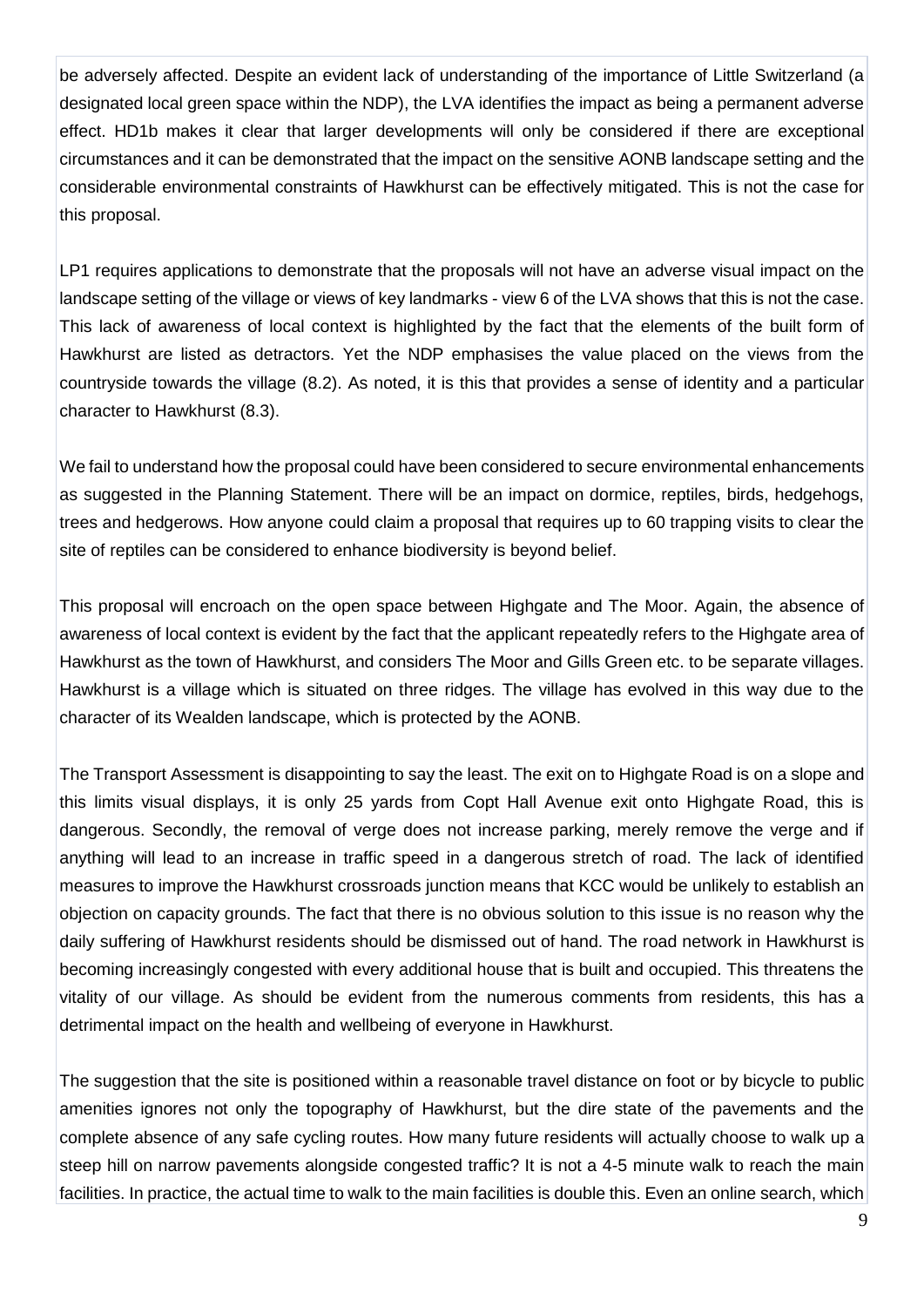ignores topography, indicates that is over 10 minutes to Waitrose, the closest of the mini-supermarkets. The suggestion that the footpaths up both sides of Highgate Hill to the village centre are "wide and well-lit" (paragraph 5.4.1) is quite frankly ridiculous and bears no relation to reality.

The Transport Assessment also shows a lack of local awareness by referring to The Moor as a small village south of Hawkhurst. The Moor is the historical heart of the village of Hawkhurst. Further evidence of the lack of understanding of the locality is demonstrated by the suggestion that the vast proportion of traffic through the crossroads is through traffic due to locals using alternative routes (paragraph 4.3.7). This is based on a flawed traffic survey undertaken by Dandara, which effectively limited residents to those who lived in the Highgate area of the village.

KCC Highways and TWBC are well aware that Hawkhurst is poorly served by public transport and residents are reliant on their cars. It defies belief that the conclusion that the local area encourages the use of sustainable travel modes can be drawn from Figure 5.6 because only 66% of residents travel in a private car. It can be seen that 80% of those that work outside the home travel to work by private car. This rises to 87% if one includes all those who travel by train or underground - a reasonable interpretation given that the buses do not tie in with the times of the trains. Furthermore, the cost of new housing in Hawkhurst is well beyond the means of many of those working in the jobs available locally. Therefore, this development will only exacerbate this, resulting in further congestion in the village.

The planning statement minimises the impact on nearby listed buildings, yet residents have significant concerns, not least on the very fabric of their homes. We **object** to this application.

Cllr Hunt empasised that the highways issues were a major concern – access onto Highgate Hill only 25yards from Copthall Avenue, also on slope and parking on opposite side just removes verge – does not increase parking.

**Vote: In favour 0, against is 7 abstain 1 (Cllr DB) – absent for item Cllr BW and Cllr Pyne had publicly stated her views on the TWBC planning portal so could not vote as she had pre-determined her views.**

# **Decision – Object**

Cllr Escombe summarized the Section 106 requests in the event that planning application is permitted.

- MUGA £46,000 to be triggered when planning permission is granted.
- Outdoor gym @ KGV £10,000.
- VAS at Highgate Hill as proposed by developer.
- £8500 contribution towards reclassification of A229.
- Community Hall- £67,586 towards new community hall.
- The provision of affordable housing should be allocated in such a way as to provide for a minimum of 3 x 3-bed, 3 x 2-bed and 1 x 1-bed social housing for Hawkhurst residents. The remaining affordable housing should also be reserved for Hawkhurst residents.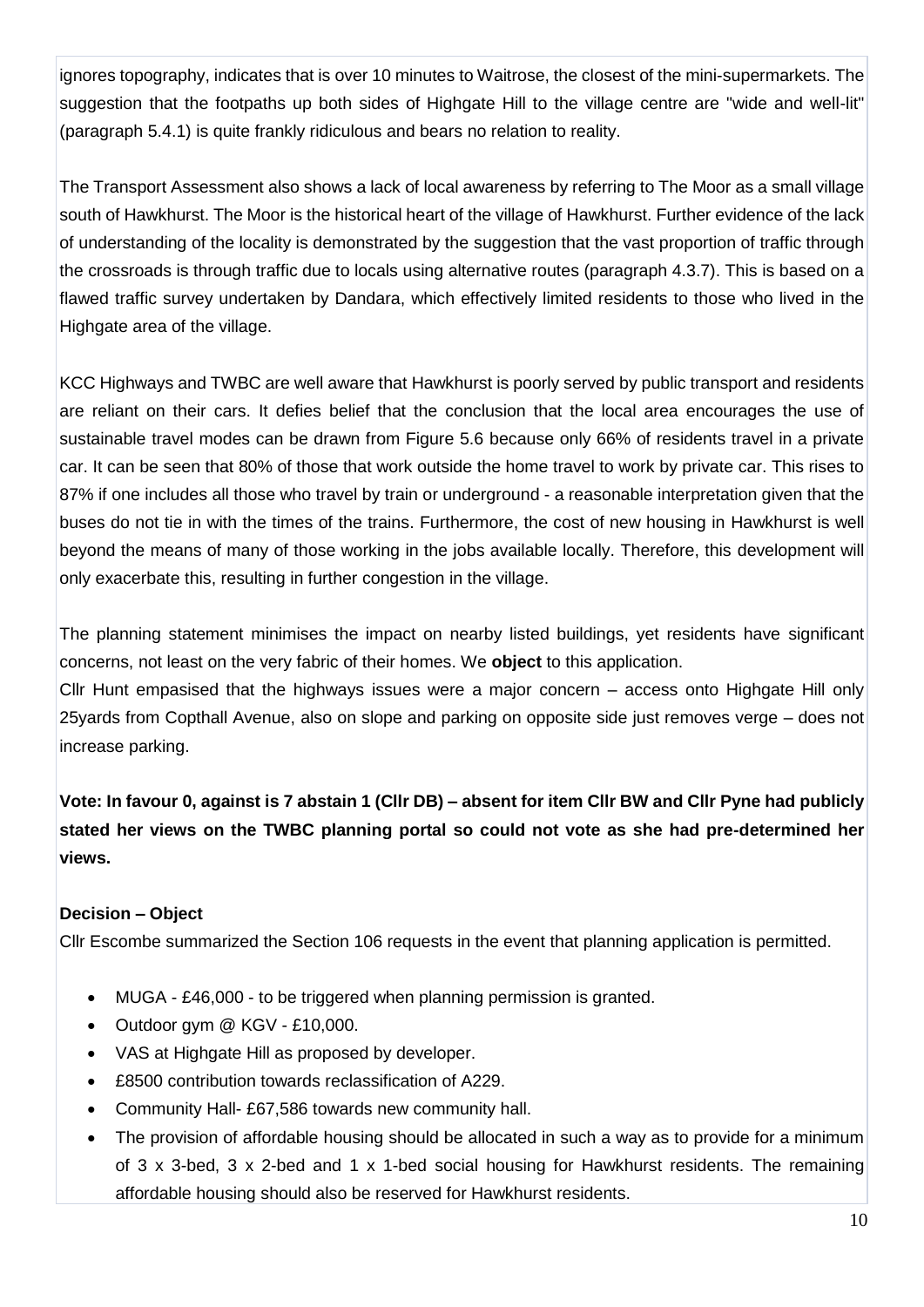| CIIr Escombe confirmed with CIIr Thomson that the application should be called in. |                                                                                              |                                                                                                          |  |  |  |  |  |  |  |
|------------------------------------------------------------------------------------|----------------------------------------------------------------------------------------------|----------------------------------------------------------------------------------------------------------|--|--|--|--|--|--|--|
|                                                                                    | 28 19/01374/FULL Replacement window to rear elevation 2 Seacox Cottages<br>(works commenced) |                                                                                                          |  |  |  |  |  |  |  |
| <b>Background:</b>                                                                 |                                                                                              | Replaced broken window in listed building, using materials matched existing. No comments from residents. |  |  |  |  |  |  |  |

# **Comments and Recommendation:**

Given that there has been no change in materials, we **support** this application.

# **Vote: In favour 9, against is 0 abstain 1 (Cllr DB)**

**Decision – Support**

7.2 Planning information on file

# **8 MATTERS FOR FURTHER DISCUSSION:**

8.1 **Consider review of fees and charges report** – Cllr Whittle summarized the report and proposed – Cllr Cory seconded - the fees and charges below

|                          | <b>Hawkhurst Parish Council</b> |                 |                    |                          |                                |  |  |  |  |  |
|--------------------------|---------------------------------|-----------------|--------------------|--------------------------|--------------------------------|--|--|--|--|--|
| <b>Item</b>              |                                 | <b>Standard</b> |                    | <b>Concession</b>        | <b>Comment</b>                 |  |  |  |  |  |
| <b>Allotments</b>        |                                 |                 |                    |                          |                                |  |  |  |  |  |
| <b>Full Size</b>         | $\pmb{\mathsf{f}}$              | 24.00           | £                  | $\overline{\phantom{a}}$ | Must be a resident             |  |  |  |  |  |
| Up to 1/2 plot           | £                               | 12.00           | £                  | $\overline{\phantom{a}}$ | Must be a resident             |  |  |  |  |  |
| <b>Cemeteries</b>        |                                 |                 |                    |                          |                                |  |  |  |  |  |
| <b>Burial fees</b>       |                                 |                 |                    |                          |                                |  |  |  |  |  |
| Single depth             | £                               | 540.00          | £                  | 270.00                   | 50% reduction for residents    |  |  |  |  |  |
| Double depth             | $\pmb{\mathsf{f}}$              | 660.00          | $\pmb{\mathsf{f}}$ | 330.00                   | 50% reduction for residents    |  |  |  |  |  |
| Woodland single<br>depth | $\pmb{\mathsf{f}}$              | 640.00          | £                  | 320.00                   | 50% reduction for residents    |  |  |  |  |  |
| Ashes                    | $\pmb{\mathsf{f}}$              | 160.00          | £                  | 80.00                    | 50% reduction for residents    |  |  |  |  |  |
| "strewn ashes"           | £                               | 90.00           | £                  | 45.00                    | 50% reduction for residents    |  |  |  |  |  |
| <b>Internment fees</b>   |                                 |                 |                    |                          |                                |  |  |  |  |  |
| Interment of<br>ashes    | $\pmb{\mathsf{f}}$              | 110.00          | £                  | 55.00                    | 50% reduction for residents    |  |  |  |  |  |
| Inter ashes              | £                               | 100.00          | £                  | 50.00                    | 50% reduction for residents    |  |  |  |  |  |
| <b>Monuments</b>         |                                 |                 |                    |                          |                                |  |  |  |  |  |
| Memorial                 | $\pmb{\mathsf{f}}$              | 90.00           | £                  | 70.00                    | <b>Reduction for residents</b> |  |  |  |  |  |
| Memorial<br>inscriptions | £                               | 55.00           | £                  | 35.00                    | <b>Reduction for residents</b> |  |  |  |  |  |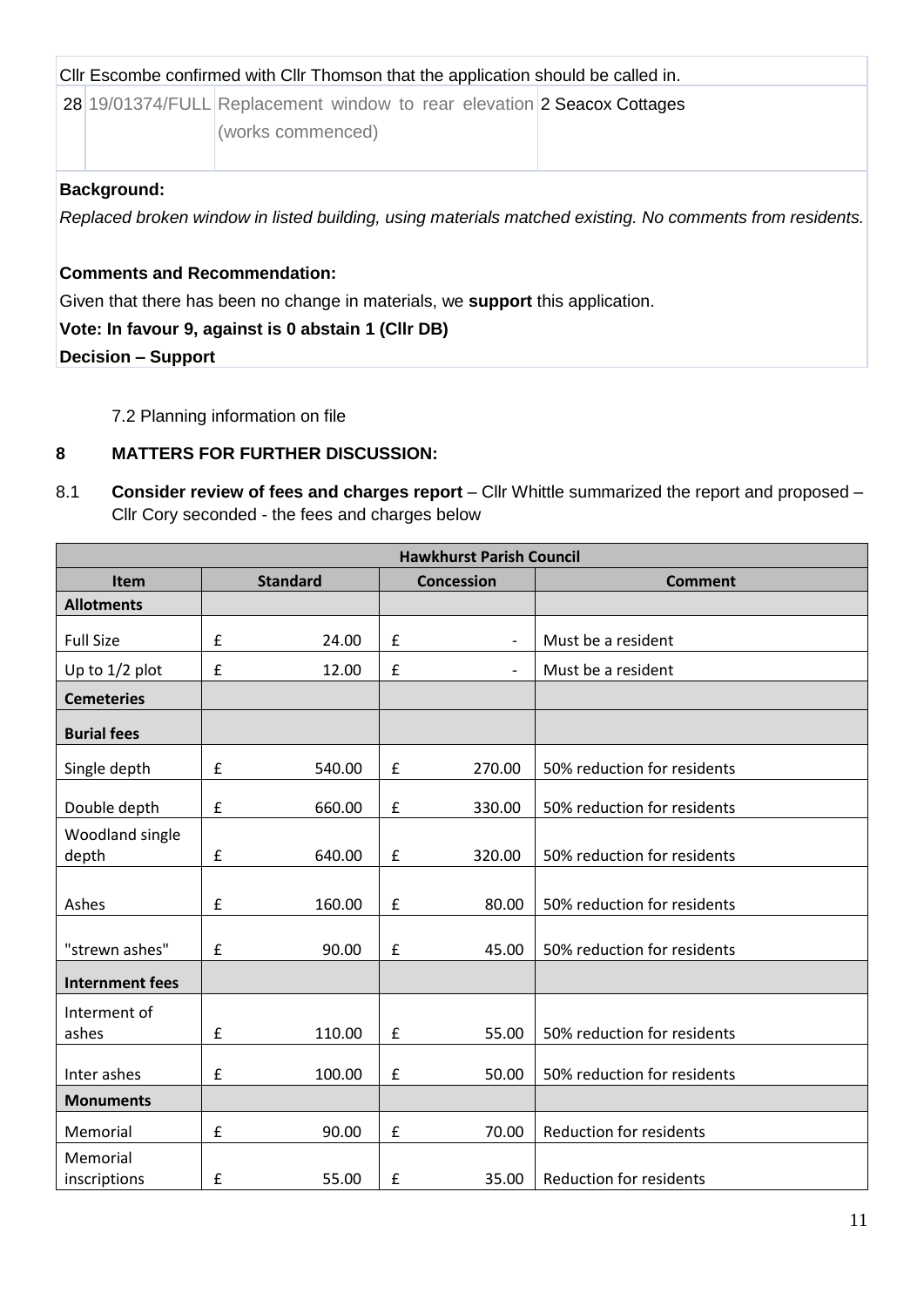|                                    |                                                    |                    |                                 | Note: Grave digger and funeral fees arranged separately                            |
|------------------------------------|----------------------------------------------------|--------------------|---------------------------------|------------------------------------------------------------------------------------|
| <b>Halls</b>                       |                                                    |                    |                                 |                                                                                    |
| Hall hire<br>weekdays              | £25 for up to 3 hours.<br>Key holder<br>management | £                  | $\overline{\phantom{a}}$        | Note existing customers will stay at £23 for up<br>to 3 hours until 1st April 2020 |
| Hall hire<br>weekdays -<br>evening | £25 for up to 3 hours.<br>Key holder<br>management | £                  | $\overline{\phantom{0}}$        | Note existing customers will stay at £23 for up<br>to 3 hours until 1st April 2020 |
| Hall hire<br>weekends              | £25 for up to 3 hours.<br>Key holder<br>management | $\pmb{\mathsf{f}}$ | $\overline{\phantom{0}}$        | Note existing customers will stay at £23 for up<br>to 3 hours until 1st April 2020 |
| Hall hire<br>weekends -<br>evening | £25 for up to 3 hours.<br>Key holder<br>management | £                  | $\overline{\phantom{a}}$        | Note existing customers will stay at £23 for up<br>to 3 hours until 1st April 2020 |
| All day<br>Weekdays                | Negotiable                                         |                    |                                 |                                                                                    |
| All day -<br>weekends              | Negotiable                                         |                    |                                 |                                                                                    |
|                                    |                                                    |                    | <b>Hawkhurst Parish Council</b> |                                                                                    |
|                                    |                                                    |                    |                                 |                                                                                    |
| Item                               | <b>Standard</b>                                    |                    | <b>Concession</b>               | <b>Comment</b>                                                                     |
| <b>Sports pitches</b>              |                                                    |                    |                                 |                                                                                    |
| Football adult per<br>match        | $\pmb{\mathsf{f}}$<br>30.00                        | £                  | $\overline{\phantom{0}}$        |                                                                                    |
| Football adult per<br>season       | £<br>900.00                                        | £                  | $\overline{\phantom{a}}$        | annual fee                                                                         |
| Football junior<br>per match       | £<br>15.00                                         | $\pmb{\mathsf{f}}$ | $\overline{\phantom{0}}$        |                                                                                    |
| Football junior<br>per season      | $\pmb{\mathsf{f}}$<br>$\overline{a}$               | £                  | $\overline{\phantom{a}}$        | Free to Local junior football club                                                 |
| Football mini                      | £                                                  | £                  | $\overline{\phantom{0}}$        |                                                                                    |
| Football course                    | £<br>50.00                                         |                    |                                 |                                                                                    |
| Tennis court - per<br>hour         | £<br>$\overline{\phantom{0}}$<br>£                 | £                  | $\qquad \qquad -$               |                                                                                    |

# **This was approved 9 in favour and 1 abstention (Cllr Blake)**

8.2 **Consider Communications Plan** – Cllr Green summarized the plan – he has noted a minor typo – it covered formal and informal communications. He raised three points: The communication should be via the Chairman who can refer on to another Councillor, the importance of confidentiality and the use of social media. It is easy to get caught out in social media so please ensure that if you are using social media, you do so as an individual not as a Parish Councillor.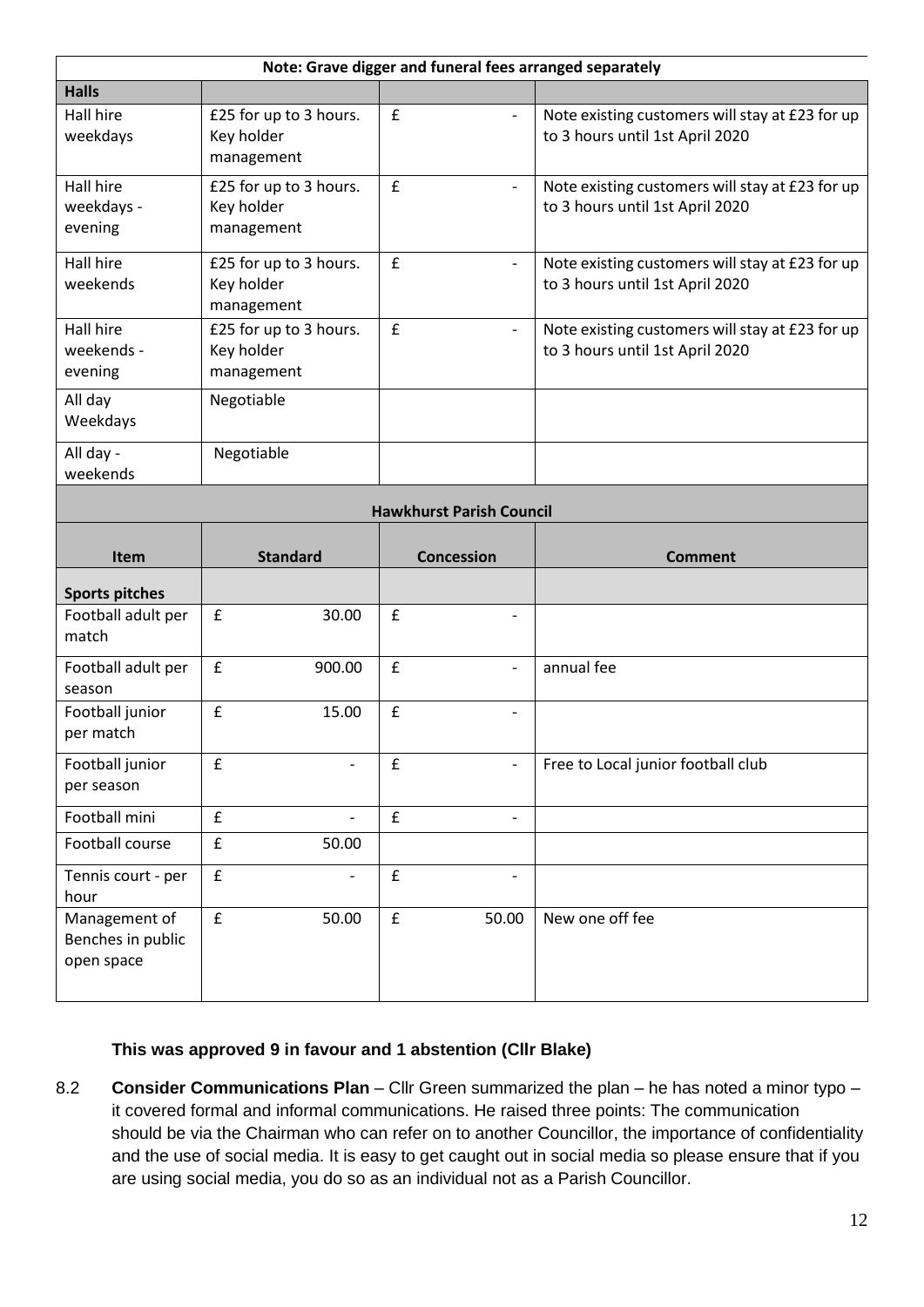Cllr Hunt felt it was a well written comprehensive plan and proposed to adopted it – seconded by Cllr Appelbe – **This was approved 9 in favour and 1 abstention (Cllr Blake)**

- 8.3 **Consider Tree and Hedgerow Policy** for consultation Cllr Whittle introduced the proposed policy and felt that it covered the key areas such as our responsibility as a landlord, planning and protection of trees and hedgerows. Cllr Whittle proposed and Cllr Pyne seconded the draft Tree and Hedgerow Policy to be adopted for a 6-week consultation. – **This was approved 9 in favour and 1 abstention (Cllr Blake)**
- 8.4 **Consider S137 Grant request report** Cllr Green introduced the report and noted that this fund has remained static for a number of years – guidance states we could significantly increase fund to the region of £7.42 per person on electoral roll – 3,681 (May 2019) which would equate to £27,313.

Therefore, for 2019/20 Cllr Green proposed to via £3,500 from CCTV budget to the Section 137 budget to make a total Section 137 budget of £5,000. This was seconded by Cllr Escombe and **was approved 9 in favour and 1 abstention (Cllr Blake)**.

Cllr Green lead the discussion regarding the three applicants – Cllr Hunt felt that the proposed grants for The Bonfire Society and the Scout Group were generous. Cllr Green proposed and Cllr Weeden seconded that the following grants be awarded:

- Samaritans £100 This was approved 9 in favour 1 abstention (Cllr Blake)
- Hawkhurst Bonfire Society £500 This was approved 8 in favour 1 abstention (Cllr Blake)
- Hawkhurst Scouts £700 This was approved 8 in favour 2 abstentions (Cllr Hunt and Cllr Blake)

# **9. REPORTS OF COMMITTEE CHAIRMEN AND UPDATES**

- i) Facilities and Services Committee Cllr Whittle reported that some items already discussed but the group had a full action plan. Cllr Escombe put forward the idea that the review of the cemetery should be a project for SAP and that Cllr Green could lead this. Cllr Whittle supported the idea to reduce the work load of the group but felt it important the Cllr Hunt was involved with his local knowledge.
- ii) Cllr Escombe proposed and Cllr Weeden seconded that "The Review of the cemetery project should be led by Cllr Green in liaison with Cllr Hunt and report to SAP and onto the Council" **This was approved 9 in favour and 1 abstention (Cllr Blake)**
- iii) Strategy, Administration and Projects Committee Cllr Green stated that many items such as Polices and Grant already discussed – it was the first meeting of the Committee so the terms of reference were agreed and who leads on what. The other issue was the need for revaluation of assets. Agreed that need to revalue assets – the Clerk has obtained a quote for insurance revaluation from a recommended specialist valuer of community assets – Cllr Green proposed and Cllr Pyne seconded that council appoint Barret Corp Harrington to value Victoria Hall, (Kino) KGV Sports centre and 3 garages, Copt Hall, Lych Gates and shed at cemetery for a fee of £815 plus VAT and use the general reserves to cover cost.

# **This was approved 9 in favour and 1 abstention (Cllr Blake)**

Cllr Escombe felt that the MUGA project was a project that should be retained by SAP. This was seconded by Cllr Whittle and **was approved 9 in favour and 1 abstention (Cllr Blake)**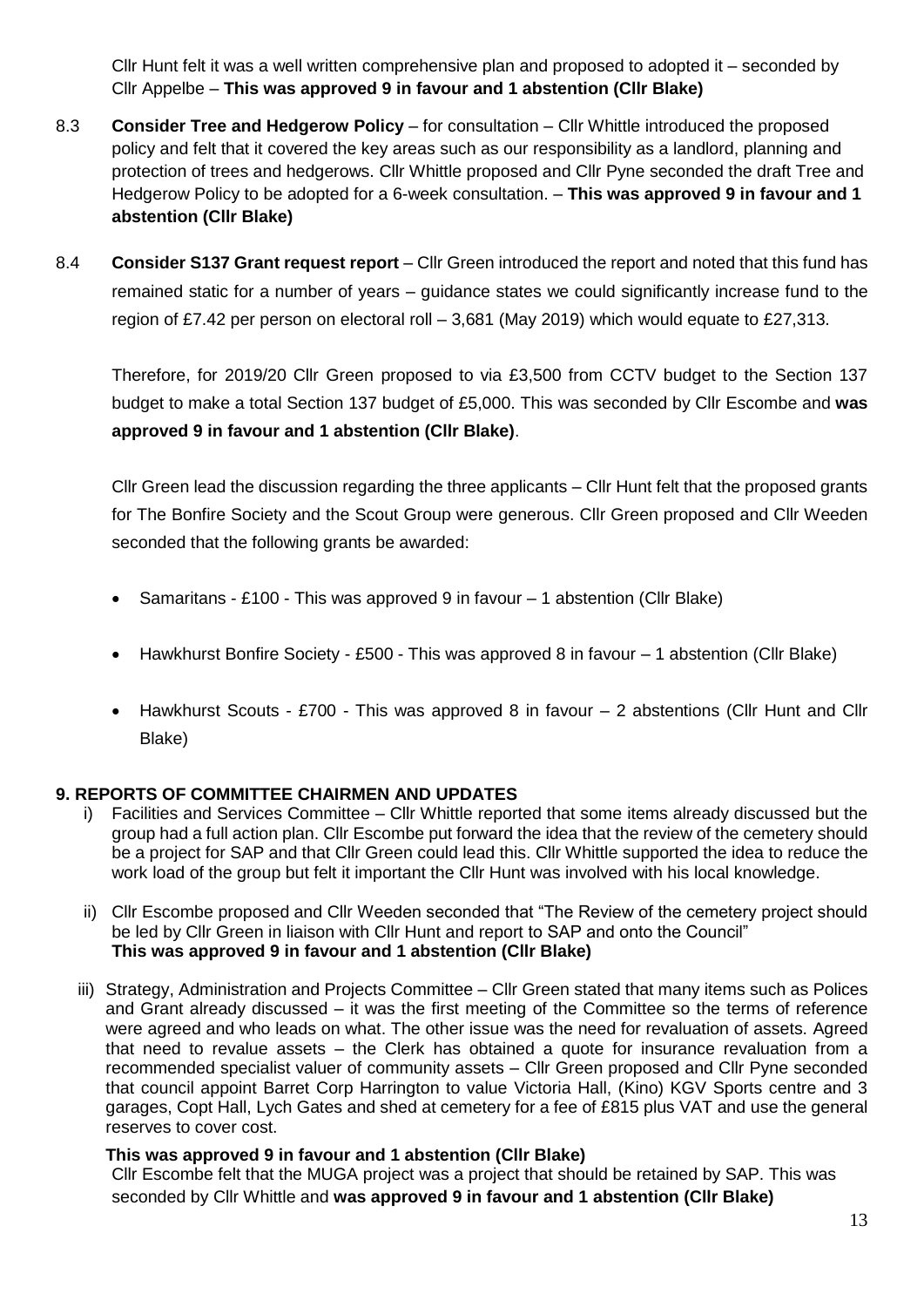- iv) Personnel TBA
- v) Community Hall Working Group Cllr Whittle noted that 3 architects had attended a site visit and discussion of the project, that submissions from the architects is expected 15<sup>th</sup> July 2019 and aim to report back to the August Council meeting on proposed appointment of an architect. The group is meeting tomorrow evening.
- vi) Fete Committee Cllr Hunt emphasized the hard work of the group and that he was the only representative on the group.
- vii) Police update Cllr Hunt updated the group on 6 reported incidents in June 2019. All crime is important but none were deemed serious crimes. Cllr Lusty raised concerns about reported crime in April and May 2019 and requested we meet up with the PSCO. Clerk to follow up.

# **10. FINANCE:**

# 10.1 INCOME AND EXPENDITURE JUNE 2019 for 08.07.19

| Accounts for payment              |   | £ 11,507.77 to 08.07.19  |             |
|-----------------------------------|---|--------------------------|-------------|
| Payment received                  | £ | 150.00                   | to 28.06.19 |
| <b>Net Expenditure</b>            |   | $-E$ 11,357.77           |             |
| Cambridge & Counties              | £ | 77,400.90 to 30.04.18    |             |
| <b>Cambridge Building Society</b> | £ | 75,339.40 to 31.12.18    |             |
| <b>Lloyds Current</b>             | £ | 10,000.00                | to 30.06.19 |
| Lloyds Access Reserve             |   | £ 121,363.42 to 30.05.19 |             |

- 10. 2 Agreement to pay payments schedule Cllr Green questioned the mis-payment of staff, was this a regular issue? The Clerk responded no, the first time it had happened. Cllr Escombe proposed and Cllr Green seconded that the payment schedule be approved. **This was approved 9 in favour and 1 abstention (Cllr Blake)**
- 10.3 Account reconciliation Cllr Escombe proposed and Cllr Whittle seconded the account reconciliation. **This was approved 9 in favour and 1 abstention (Cllr Blake)**

#### **11. CORRESPONDENCE – see file**

| <b>No</b> | Date    | <b>From</b>        | <b>Issue</b>                                                   |
|-----------|---------|--------------------|----------------------------------------------------------------|
|           | 10.6.19 | Mr. Birch          | Rye Rd Closure (one of many communications)                    |
|           | 17.6.19 | Mr. & Mrs. Ball    | Westfield planning application (one of many<br>communications) |
|           | 2.7.19  | Numerous residents | Lack of bin collections along the Rye Rd and                   |
|           |         |                    | surrounding roads (one of many communications)                 |

#### **12. NOTES & INFORMATION**

# **13. BURIALS AND MEMORIALS - none**

#### **14. CONFIDENTIAL:**